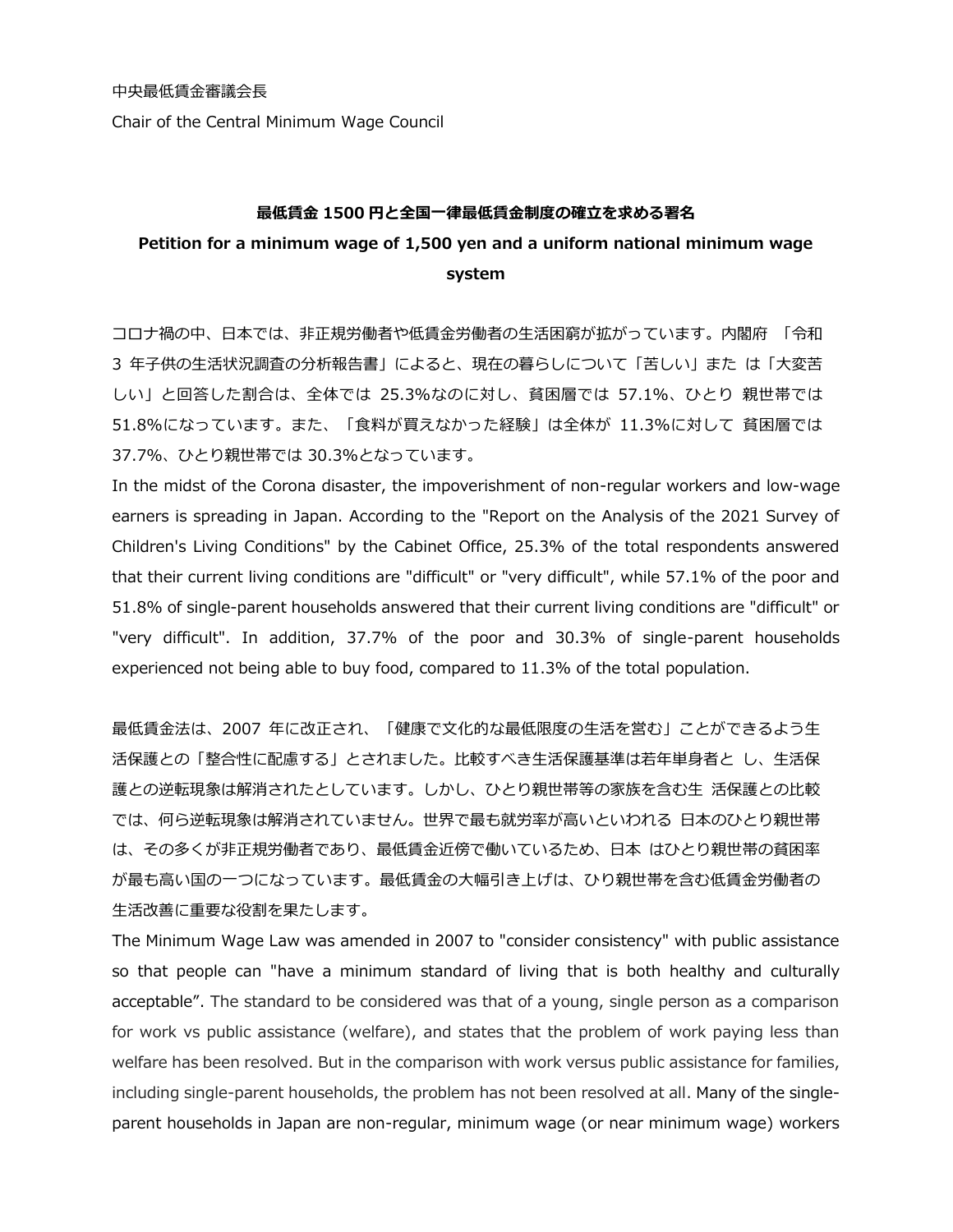which makes Japan a country with one of the highest rates of poverty among single-parent households. A significant increase in the minimum wage will play an important role in improving the lives of low-wage workers, including single-parent households.

時給 1500 円になれば、年間 1800 時間労働で、年収が 270 万円になります。それでこ そ、ひとり親 世帯等を含む生活保護との逆転現象が真に解消されたということができます。ILO 131 号条約や 135 号勧告は、最低賃金の水準の決定にあたり考慮すべき要素として、「労 働者と家族の必要」を求めて います。最低賃金をただちに 1500 円とすべきです。

If the minimum wage is raised to 1,500 yen per hour, an annual income of 2.7 million yen can be achieved by working 1,800 hours per year. International Labour Organisation Convention 131 and Recommendation 135 require "the needs of workers and their families" be considered a factor in determining the level of the minimum wage. The minimum wage should be set at 1,500 yen immediately.

全国一律最低賃金制度の実現も重要です。最低賃金の地域間格差の拡大は、地方から若者など 低賃金 労働者の流出を招く要因の一つと言われています。最も高い東京都と、最も低い県では、 221 円もの 差がついており、この格差は理不尽です。北九州市議会では、全国一律最低賃金を 段階的に設けると ともに、影響を受ける中小企業等への事業者負担を軽減する積極的な措置を講 じ、中小企業に大きな 負担を強いることのないように配慮しながら、段階的に地域間格差の是正 に取り組むとの意見書が採 択されました。全国一律最低賃金制度に向けた制度改正が必要です。

It is also important to realize a uniform national minimum wage system. It is said that the widening gap in minimum wages between regions is one of the factors leading to the outflow of young people and other low-wage workers from rural areas. The 221 yen difference between Tokyo, which has the highest minimum wage, and the prefecture with the lowest minimum wage is unreasonable. The Kitakyushu City Assembly adopted a written opinion stating that the city will work to correct the disparity between regions in a phased manner by establishing a uniform national minimum wage system in stages, and taking proactive measures to reduce the burden on affected small and medium-sized businesses. It is necessary to revise the system toward a uniform national minimum wage system.

## 中央最低賃金審議会、及び多くの地方最低賃金審議会では、肝心の金額審議を行う専門委員会 等が非 公開とされています。すべての最低賃金審議会の議論を、完全公開とすべきです。

In the Central Minimum Wage Council and many local minimum wage councils, the expert committees, etc., which deliberate on the important matters such as the minimum wage amount, are closed to the public. Discussions at all Minimum Wage Councils should be fully open to the